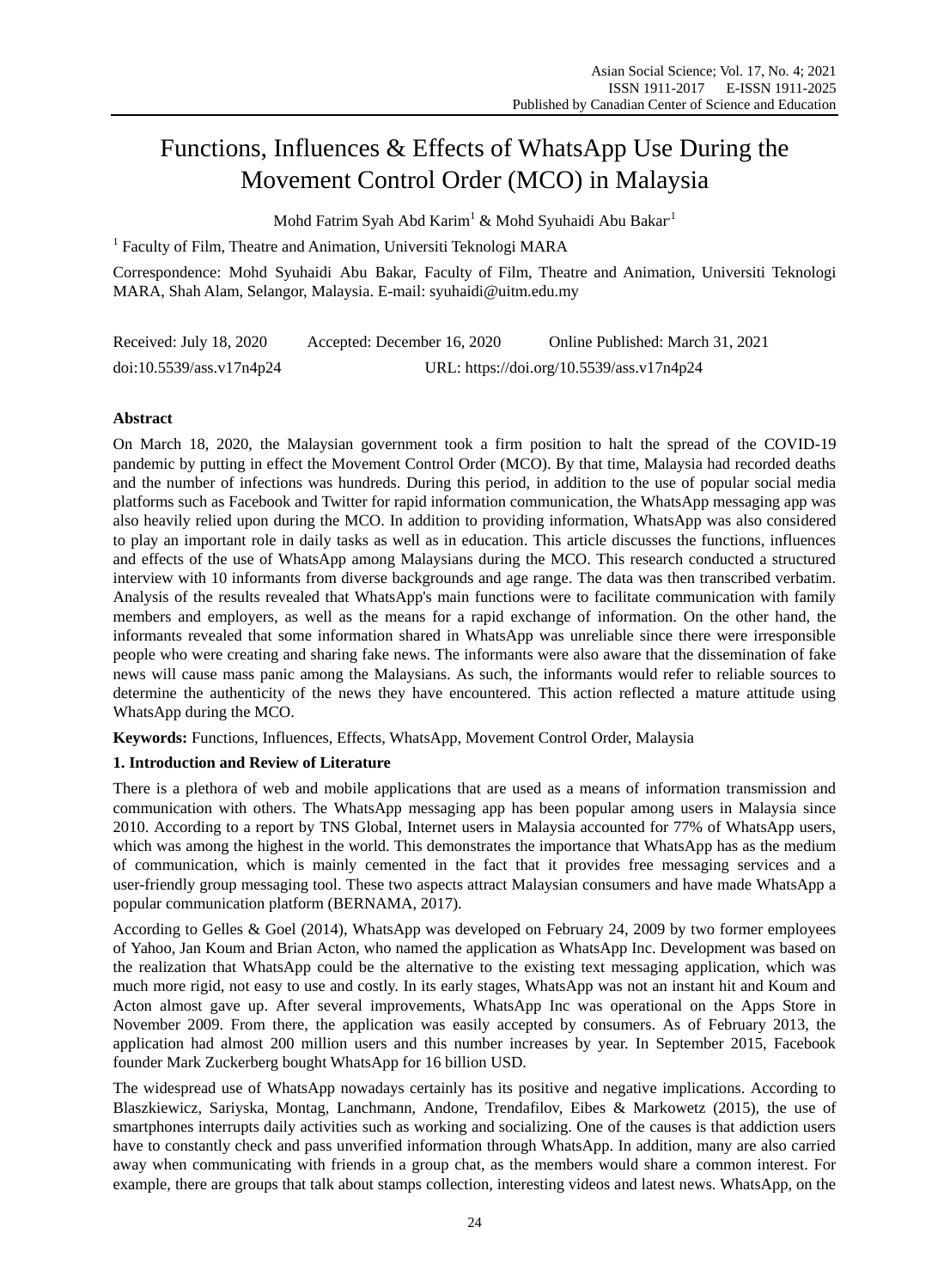other hand, is known to have been used as a source for news and information. It is known for being used to stop many crimes around the world. Today, WhatsApp has surpassed many online news sites as the fastest way to spread information to many users around the world.

Bunyan (2020) states that Malaysia implemented the Movement Control Order (MCO) on 18 March 2020 under the Prevention and Control of Infectious Diseases Act 1988 and the Police Act 1967 as a way to curb the spread of COVID-19. By then, the COVID-19 had claimed lives and caused many to be infected. The MCO has also closed the Malaysian borders. In the light of how the disease is highly infectious and deadly, this drastic move by the government is definitely imperative.

Referring to the opinions of Christensen & Senthilingan (2020), Coronavirus or COVID-19 is a virus that originates in animals. Scientists have explained that the virus is zoonotic in nature, which means it can be passed from animals to humans. The first cases of COVID-19 were reported in December 2019 in Wuhan China, where more than 3,000 people died and more than 50,000 people were infected. One of the causes of the spread of this virus outside of China was the exodus of the Chinese people. Fear of this virus has made them flee to other countries, in fact and without knowing it, carrying the virus with them.

According to Malaysia's Minister of Communications and Multimedia, Dato' Saifuddin Abdullah, the people have a responsibility to verify the authenticity of any news concerning COVID-19 and the MCO before sharing it on any social media platform. He added that it is important to practice good values in exercising their freedom of information transmission, as the government will not hesitate to take firm and swift legal action against those who spread fake news, as the action can cause panic and tensions that could lead to irreversible consequences (BERNAMA, 2020).

Dato' Sri Ismail Sabri Yaakob, the Senior Minister (Security) took to The Malaysian National Security Council (NSC) official website to declare an intransigent stance against those who spread fake news on WhatsApp as a response to the increasingly worrying trend of false information circulating on the application regarding the MCO. He also stressed the danger of transmitting unconfirmed news as it had the potential to threaten public safety and harmony. He also adds that this situation has revealed individuals out there who irresponsibly spread information without checking its legitimacy. During this period, WhatsApp was also trying to control fake news on its platform, as the effects rippled internationally as well. The medium introduced a measure that made it possible to transmit information on COVID-19 to a single person. This initiative by the founder of Facebook was hoped to assist in curbing fake news, especially in Malaysia with its high number of users (Yaakob, 2020).

The transmission of fake news, according to Halid (2020), has an effect on the mental health of older people. This is not surprising as older people face more significant risk of being hit by COVID-19. Information received in WhatsApp about COVID-19 tends to create psychological stress in them, as they are more likely to believe this type of information. One of the reasons is that information is most often passed on by people they trust. Dr S. Ponnusamy, a senior lecturer and researcher from Universiti Kebangsaan Malaysia (UKM), said that COVID-19 had a direct effect on the psychological well-being of the elderly in Malaysia, as fake news about COVID-19 was found to cause stress and depression among older people. He also argued that Malaysians were unaware of the danger of spreading fake news with data showing 95 per cent of messages received on WhatsApp regarding COVID-19 and the MCO were found to be untrue.

The spread of fake news through the WhatsApp messaging app clearly has terrible consequences. Malaysians must show greater empathy before sharing any news, taking into account those who may be emotionally affected by COVID-19 and the implementation of the MCO. The purpose of this study is to conduct an in-depth analysis of the functions, influences and effects of the use of WhatsApp during the MCO in Malaysia.

# *1.1 Functions, Influences & Effects of WhatsApp Use*

Church & Oliveira (2013) warns that the unethical use of WhatsApp will result in more problems in the future that will shadow its positive use. In India, Farooq (2018) confirms that WhatsApp is the main choice for over 200 million active users. However, this application is widely used to circulate propaganda and fake news in India. It is not surprising that politicians use WhatsApp as a means to spread messages imbued with their own agenda during election seasons. An example of this situation is the Uttar Pradesh election in 2017, where a politician created more than 10,000 groups in WhatsApp to spread unverified news and biased propaganda to curry favours and votes. The politician reportedly won the election race by this method (Verma, 2017). This example illustrates how common it is to abuse WhatsApp use.

The same situation appears to be reflected in Brazil. According to Sousa, Messias, Resende, Melo, Vasconcelos, Almeida & Benevenuto (2019), winning an election in Brazil by creating fake news on WhatsApp is not new.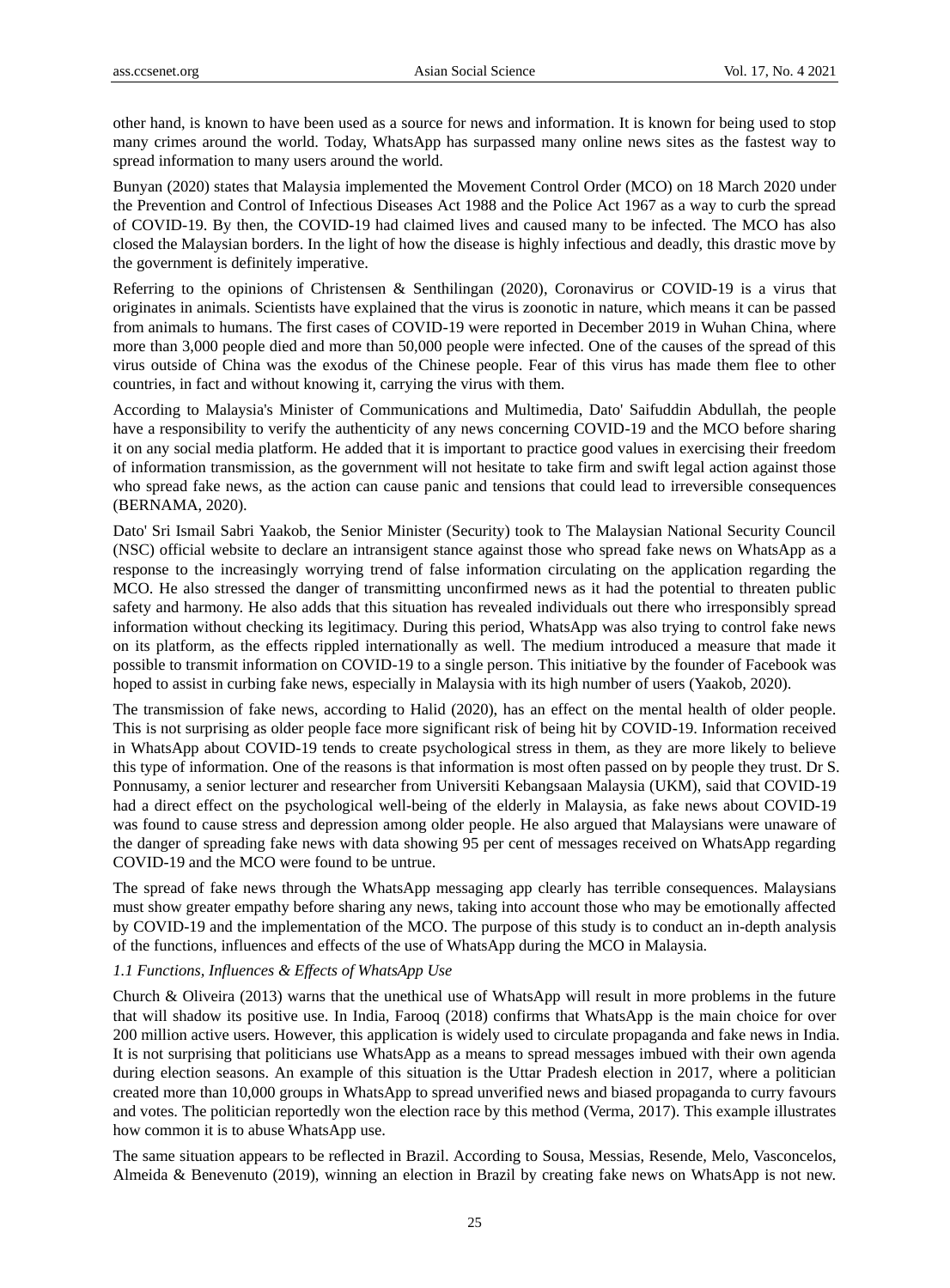This is the standard for any political publicist to circulate information that can highlight a political party in a good or bad way depending on the agenda in question, although almost 70% of this information is unfounded. The main objective of this method are the groups created on WhatsApp, where information from opposing political parties is shared. This exchange of information is often accompanied by pictures to convince people of good and bad accusations, and is part of a systematic political campaign. The low cost and speed with which the information can be sent to any target group makes it a powerful tool during elections. Moreover, this practice is rampant as many WhatsApp users the world over have little to no knowledge of information literacy, so they are easy to manipulate.

On the other hand, WhatsApp is also a useful tool to support learning. Khalid, Daud & Karim (2012) conducted research on collaborative learning through technology and found 56 bachelor's students from 10 different disciplines who confirm WhatsApp as a more conducive platform for collaborative learning, compared to other means such as email, Facebook, Telegram and others. Despite WhatsApp's role in spreading fake news, its uses in higher education learning cannot be denied. Among the reasons students can opt for WhatsApp compared to other tools are its features, which make it possible to create groups and send information easily and instantly. The group creation function is also widely used by instructors of higher education institutions to communicate with students, with students more likely to participate in discussions with teachers in WhatsApp. WhatsApp has a significant impact on higher education learning, which is confirmed by respondents who feel that the application contributes to making the learning process effective.

WhatsApp has also been found to be effective in spreading religious ideologies and sermons. Raihan & Nordin (2019) studies the effectiveness of WhatsApp in spreading Islamic values. Four constructs were identified in the research, which were teenager's acceptance to WhatsApp as the means to spread religious values, the interest in the religious topic sent through WhatsApp, changes that have been the direct result of religious messages on WhatsApp and the sharing of religious values on WhatsApp. A survey of 100 teenagers was done to investigate these four constructs and it was found that all respondents agreed that WhatsApp was a reliable platform for spreading religious values and teachings. The researcher stressed the need for a study on whether WhatsApp can be used as a means to spread religious teachings as it can be used by today's Islamic preachers for something good. Thanks to this particular research, it is clear that WhatsApp can be a good agent, especially in communicating positive values instantly to many through group chats.

According to Salleh, Ekhwan & Salman (2019) WhatsApp also has significant power to influence public relations with authorities. The study identified the role of WhatsApp in the relationship between the public and The Royal Malaysia Police (PDRM) in Seremban district. The study found that WhatsApp was an essential tool for bridging the gap between the people and the police. This is because the public needs information from authorities to help maintain a harmonious community. At the same time, they stressed the importance of monitoring the information transmitted through WhatsApp to ensure that no one is using the tool to create mistrust between authorities and the masses. WhatsApp must always be monitored to ensure the ethical use of the platform.

#### **2. Method**

A structured interview was conducted with 10 informants who were all active users of WhatsApp from various backgrounds and age groups. The data collected from informants were compiled and analyzed to investigate the functions, influences and effects of the use of WhatsApp during the MCO.

All informants expressed differing views on the functions, influences and effects of using WhatsApp during the MCO. This may be due to the fact that the informants had a different employment status. In addition, college and school students were also interviewed, as they were affected by the MCO. The following Table 1 illustrates the informants' information:

| <b>Informants Code</b> | Age | Career/Occupation   |
|------------------------|-----|---------------------|
| Y11                    | 48  | Headmistress        |
| Y12                    | 33  | Lawyer              |
| Y13                    | 23  | Soldier             |
| Y14                    | 17  | High School Student |
| Y15                    | 22  | College Student     |
|                        |     |                     |

Table 1. Information regarding the informants of study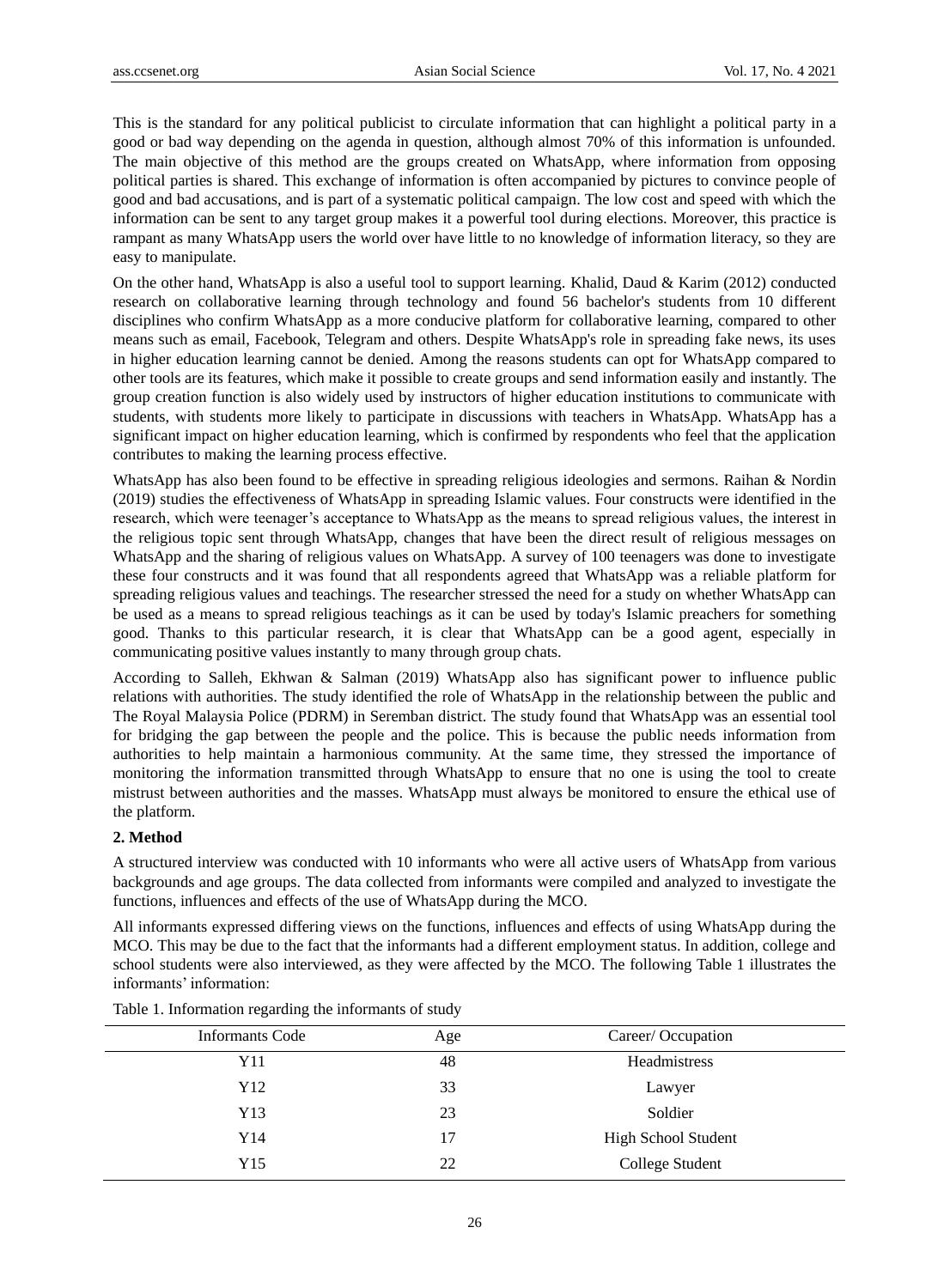| Y16 | 28 | Civil Servant                |
|-----|----|------------------------------|
| Y17 | 38 | Civil Servant                |
| Y18 | 56 | Kindergarten Teacher         |
| Y19 | 29 | <b>Private Sector Worker</b> |
| Y20 | 27 | <b>Hospital Worker</b>       |

#### **3. Results**

#### *3.1 The Functions of WhatsApp During the Movement Control Order (MCO) in Malaysia*

The structured interview with the 10 informants revealed a wide range of uses for WhatsApp, especially as a means of communicating information during the MCO. Since everyone was required to stay home during the MCO, WhatsApp was used as a tool to facilitate information, work and learning. One of WhatsApp's key roles during the MCO included disseminating information, exchanging information, facilitating learning, communicating with others and maintaining close relationships among friends and family members.

## 3.1.1 Information Dissemination

According to Informant Y15, "I agree that compared to any news outlets, WhatsApp is a more efficient and faster way to transmit information about the MCO as I don't own a television". On the other hand, informant Y16 stated "I don't agree that WhatsApp should be used as the platform to share news. This is because there is more fake news around. This can destabilise public peace. All news should be verified by the National Security Council before it can be passed on to others".

Informant Y13 replied that "All individuals should exercise caution when passing news or information during the MCO". In addition, Informant Y13 stressed that the public should be aware of the impact that every news has on the populace, as each person might have different ways to process information. In addition to the age factor, this may also be due to the inability of some to access another source of news. This view was supported by Informant Y20, where he stated that the ones fighting the virus at the front line are the ones most affected by the spread of fake news. This is because most of the fake news that were circulated in many group chats was about clinics and hospitals. Family members working in the health sectors were worried and many asked their loved ones to take leave from work or even quit. WhatsApp users should ensure that they do not share unverified information as they may have a negative impact on others.

Informants' responses revealed low public awareness of the exchange of information and news in WhatsApp during the MCO. Even though the informants were aware of the danger of fake news on WhatsApp, they were also conscious of the limitation they had in stopping it from spreading to family members and frontline workers. Moreover, while acknowledging the importance that WhatsApp had in relaying information, they emphasized the vital need to check before sharing with others.

## 3.1.2 Information Sharing

Informant Y11 felt that a sense of responsibility should exist in all when sharing information with friends, family members and others. Informant Y11 stated the following, "I had to remind a teacher not to share an information of how the hot weather might be able to kill the virus in COVID-19". She also confirmed that she took it upon herself to police the information that came to her because she did not want fake news to be a culture among her teachers, if not dissuaded from the beginning. Someone must remind others not to aggravate the situation regarding COVID-19 and MCO, since there were students who could not leave Kuala Lumpur when the MCO began. This could cause unnecessary panic to those who live and study in Kuala Lumpur.

On the other hand, Informant Y18 also agreed that WhatsApp was very important to keep students calm during the MCO, as they could make video calls to family members. It eased all the worries they had. This was particularly true for those with family in Sabah. In addition, lessons continued to be conducted online and WhatsApp has been one of the platforms used for this purpose. The Y15 Informant also agreed that WhatsApp made it easy to stay in touch with friends and relatives during the MCO. She stated that, "Video calls helped me keep my family and colleagues updated with my state of being. I think WhatsApp is a popular medium of communication because the video calls can be made at no cost."

The responses of the informants show that any information relayed must be verified so as not to cause unnecessary concern and panic to any party, which might be afraid to read terrifying news. The time has come for the public to learn how to be responsible for certain information.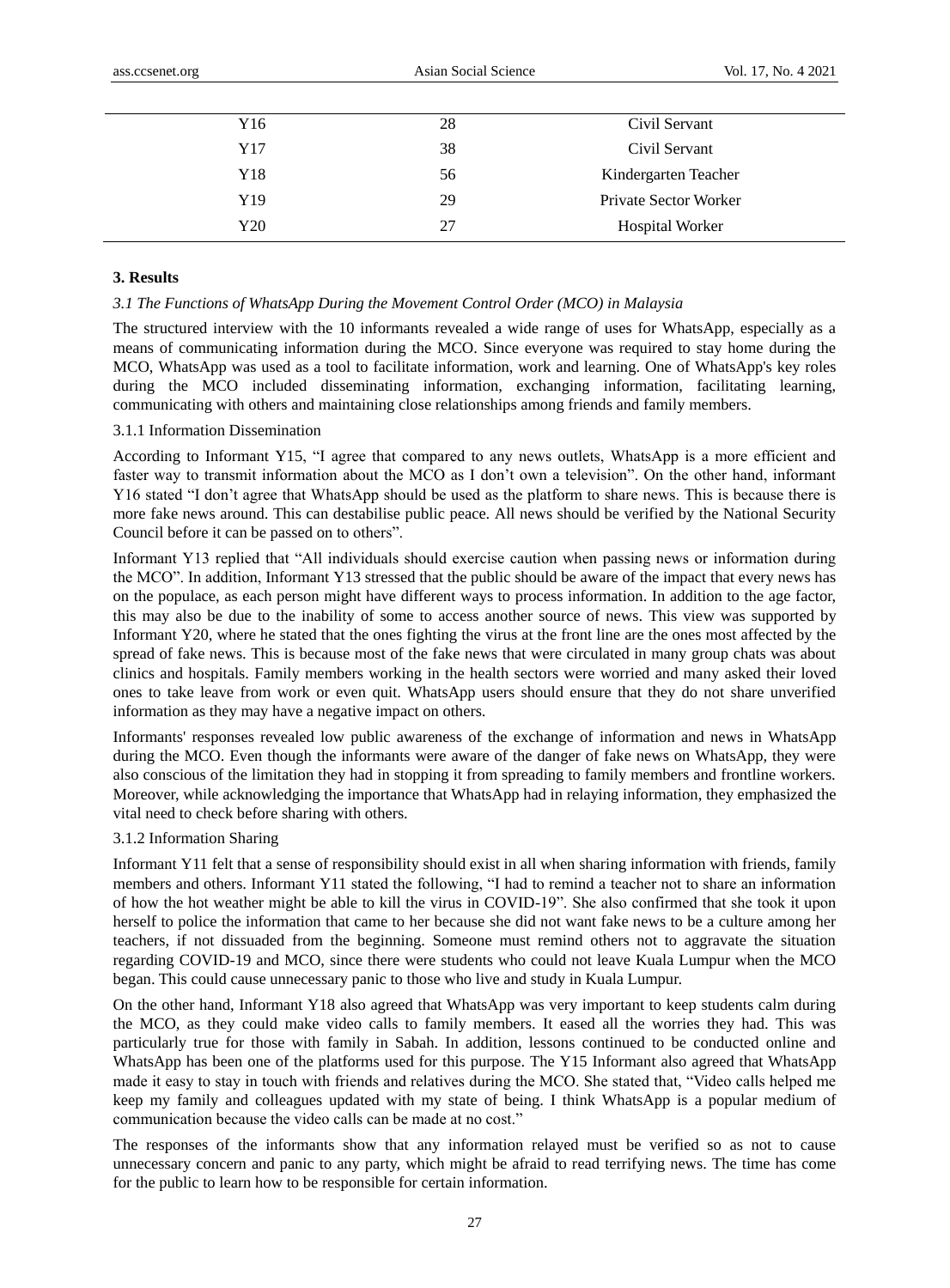## 3.1.3 Learning Facilitation

When the MCO came into force on March 18, 2020, schools, colleges and universities were still in session. Sudden interruption has definitely impacted students and teachers in a significant way. However, this has been mitigated by WhatsApp when teachers and lecturers created groups to facilitate learning. Students must maintain close contact with teachers and lecturers as this is imperative for their learning. According to Informant Y15, "Communications from the lecturers were important, as we were at the end of the semester and the final examination was around the corner". Informant Y14 revealed that he and his friends were in shock when the MCO began. However, the classes continued to be online and the teachers still expected the tasks were still expected to be completed. In short, learning has continued, albeit in a more challenging and new way. However, Informant Y14 believes that e-learning allows students to be closer to teachers, facilitating the direct consultation of their teachers on issues that are difficult.

Informant Y15, a college student, revealed that during the MCO, learning occurred in groups on WhatsApp. Lecturers relied on different groups of WhatsApp to assign assignments since all students were users of this app. Lecturers would also disseminate information and instruction regarding any assignment to ensure that all students understand the requirements. This experience was echoed by Informant Y11, "I just started my duty as the headmistress of a school in February this year. I was not very aware of the platform prescribed by the Ministry of Education, Google Meet, to be used as a way of communicating. So I used video calls in WhatsApp to communicate with my teachers and staff. This application has had many uses during the MCO, especially for schools and students".

The importance of WhatsApp during MCO to facilitate learning is undeniable. This application helped lecturers and teachers to continue the teaching and learning process while helping students to adapt to the new norm. All assignments and homework were administered through the platform, allowing students to stay on the same page and communicate feedback. This created an enabling learning environment, although WhatsApp was originally designed to be used as a messaging app.

#### 3.1.4 Communication with Others

WhatsApp is certainly an application that is intended to be used to communicate, be it in the learning or professional environment. Communication during the work was particularly important during the MCO. Some might feel that it was a new medium on which work can be done, while others used WhatsApp regularly in their professional lives. According to Informant Y16, "WhatsApp is used by the superiors to relay work information in a quick manner". Informant Y17 also agreed with this opinion stating, "We had to operate as usual, since the National Registration Department (NRD) is listed as an essential service. I was very apprehensive about coming to work as I have a small child at home and I was afraid I would be exposed to the virus. However, the top managements at work communicated all information regarding the MCO and the standard operating procedures to curb COVID-19 at workplace. It certainly dispelled any fear and doubts I had".

According to Informant Y16, WhatsApp is perfect as a means of communication when working, as it also has voice recording tool to send any message without the hassle of typing. This practice is cost-effective as phone calls would incur charges that change all the time. Informant Y19 said, "I use the voice note tool as it saves me a lot of time compared to typing. Time is of the essence when working and I truly appreciate this aspect in WhatsApp. My bosses also use WhatsApp to communicate work instructions instead of email". The responses of the informants concerning the WhatsApp functions during the MCO shows that the application fulfilled its roles during the period in question. The areas of work affected by the MCO relied on WhatsApp to ensure that all work tasks were carried out.

#### 3.1.5 Maintaining Close Relationship

The main function of WhatsApp, as agreed by everyone is that it helps to maintain and strengthen relationships among family members. It also plays an important role in strengthening relationships between employees and the employer, among employees , as well as students and teachers. During the MCO, many people showed a more loving attitude towards the well-being of others. "Kita Jaga Kita" was the slogan spread during this time. This was admitted by Informant Y13 who stated, "The MCO brought family members, friends and colleagues close together. I was tasked to monitor the students and roadblocks during the MCO, and found myself reminding the public to adhere to the MCO guidelines".

Aside from that, parents with children stranded on campuses in higher education institutions contacted them twice as often as they would before the MCO. This has been done to ensure that their children are safe and healthy. WhatsApp has bridged family relationships, as family members encouraged each other in group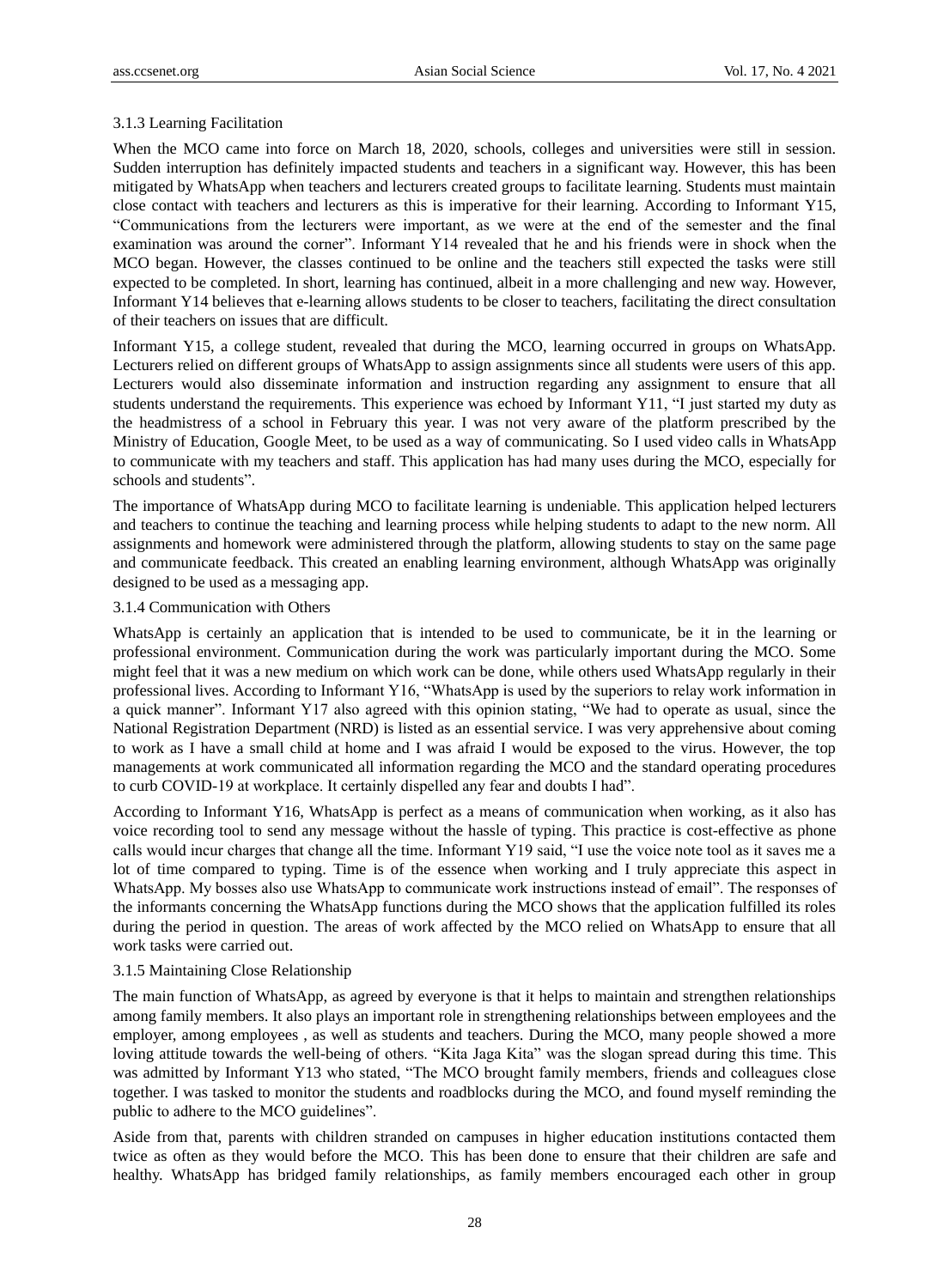WhatsApp to go through the MCO together. This was acknowledged by Informant Y11 who confirmed, "I video-called my child who was stuck on campus daily to reassure her. I would also advise her on several occasions not to leave his room unless absolutely necessary."

Based on the feedback from informants on the five functions of WhatsApp during the MCO, it can be said that the application has contributed to facilitating the lives of its users, either at work or in learning. If WhatsApp wasn't around during the MCO, users would have to pay a lot of money for voice and video calls. This would certainly be a burden on users. With WhatsApp around, all users need to spend money was on the Internet connection of their telecommunications providers.

#### *3.2 The Influences of the Use of WhatsApp During the Movement Control Order (MCO) in Malaysia*

Many informants admitted that WhatsApp has a great influence on their daily lives. Because of the speed at which information travels in WhatsApp, many things can happen. This was much more pronounced during the MCO as many were using WhatsApp to pour their hearts out to family members and friends about their concerns about life, work, and other aspects. Emotional control played an important role in using WhatsApp when the MCO was first announced. This may be due to the fact that many have been forced to adapt to the new standard of communication, learning and online work. Most Malaysians have been very new in the idea of operating through different online applications to get work, learning or daily tasks accomplished. This has created changes in many areas of a person's life caused by WhatsApp influences on the following aspects; behaviours, academic performance, quality of life and on work.

## 3.2.1 The Influence on the User's Behavior

Like so many social applications around, WhatsApp has also created changes in user behaviour. Informant Y17 confirmed this, saying, "WhatsApp has the ability to modify communication behaviours". This opinion was echoed by Informant Y15, who explained, "WhatsApp can influence the way one communicates and socialises with others. On WhatsApp, we don't talk in the normal way. Our behaviours are definitely different on WhatsApp and in real life".

This change in behavior could be positive and negative. However, Informant Y12 agreed that during the MCO, the public behaved more admirably by being sensitive to the well-being of others. The influence that WhatsApp has had on its users has also been positive, as can be seen in messages exchanged between people who cared about the status of others. According to Informant Y19, "My family members and friends were constantly asking about my welfare, even more so after I lost my mother-in-law during the MCO. I was able to get through it all with their support. In my opinion, WhatsApp can influence the way I think and feel". WhatsApp's influence on user behaviour was different before and during MCO. The responses of the informants were based on their individual reflection as the MCO changed the way they see themselves, the family and society in general, which were all influenced by the new norm brought by COVID-19.

#### 3.2.2 The Influence on Academic Performance

Many parents were skeptical whether their children would be able to adapt to the new way of learning by WhatsApp. Teachers and lecturers administered homework and notes through WhatsApp groups. In retrospect, it can be said that there was nothing new in the teaching and learning process, except that they were on a different medium. Informant Y11 explained that, "Homework is one of the ways to remind students that the school is still in session, albeit online". On the other hand, Informant Y18 reported that, "I had to help my grandchild with school work such as memorizing the multiplication tables and also the Quranic verses. After 3 weeks, I could sense an improvement in her studies. Her academic performance was much better than when she was spending learning at school. Maybe this style of learning suits her". This trend is also reflected in the higher education environment. According to Informant Y14, "The lessons done through WhatsApp group and Google Meet were easy to follow". Informant Y15 also concurred, saying, "WhatsApp has been a part of learning for a while now. We could reach out to lecturers whenever we have questions. However, the lectures done during the MCO were easier to understand than when we were in classrooms".

#### 3.2.3 The Influence on Working Environment

The MCO has particularly affected the areas of work. It's changed the way everybody works. Occupations requiring physical presence were made to fully function online, and the transition proved to be difficult during the first days of the MCO. According to Informant Y11, "I had to relearn everything and the pace of my work has changed. I had this urge to want everything to be in front of my eyes for me to fulfil my tasks". This feeling was shared with Informant Y19. She worked with a company that required her to count and track the number of products that were coming in and going out, as well as make sure that the selected items were sent to the post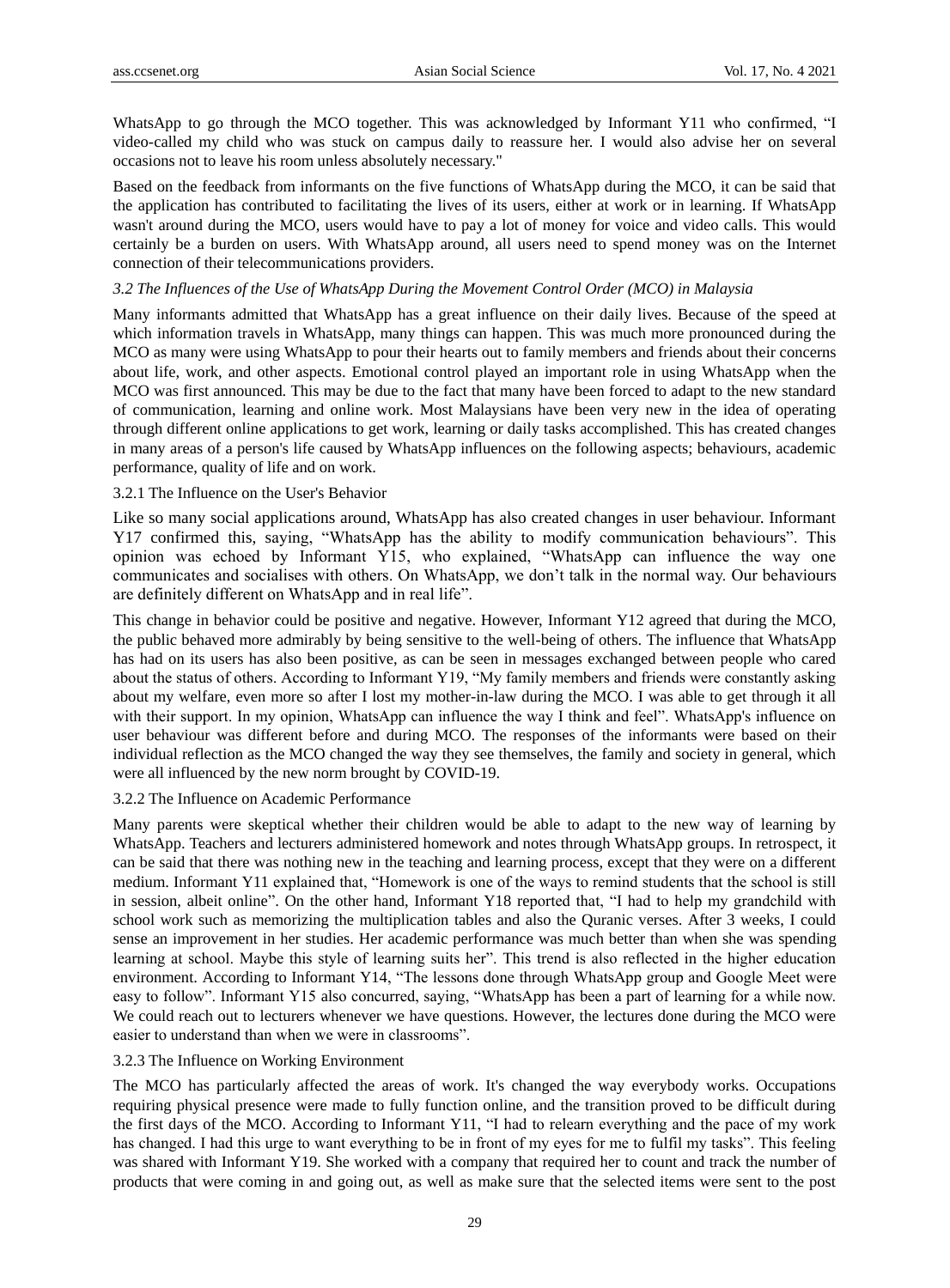office to be mailed. Many of the affected staff worked in marketing and it was also done at home. The informant reported that she had to resign from his position because of her inability to cope with the pressures and expectations of management.

It is unsurprising that the implementation of the MCO was not welcomed by many, as it added to the already demanding conditions of the workplace. For Informant Y16, the change was something he had to face in his work, saying, "My line of work requires me to meet people. The MCO definitely puts a dampen on this process". Informant Y17 on the other hand said, "The MCO changed the way my team and I work. At night, we would discuss the tasks for the next day, so that everyone knows what work they need to finish. Even though the MCO is in full effect, we still need to settle our clients' matters at the National Registration Departments (NRD)".

Responses to WhatsApp influences in all three aspects during the MCO revealed that the application was an important means of communication. At the same time, it also affects behaviors when working and studying.

## *3.3 The Effects of the Use of WhatsApp During the Movement Control Order (MCO) in Malaysia*

Each communication application has a positive and negative impact on users. Users should be careful to share and disseminate information not only on COVID-19 and the MCO, but also about other topics. It must be treated as something normal to consider in disseminating information about any means of interaction. The use of WhatsApp affects certain areas such as mind and psychology, contributes to technology addiction, affected health, and family relationships. All informants agreed on these aspects as they believed that an application such as WhatsApp has positive and negative effects on the user.

#### 3.3.1 The Effects on the Psychology and Mind

Implementation of the MCO caused substantial impacts on the psychology and mind of many. This has been exacerbated by the spread of fake news on WhatsApp groups. Informant Y18 was of the opinion that, "Many people of my age believed everything they read on WhatsApp". This caused emotional stress. According to Informant Y20, "Those who are in the habit of sharing fake news are the ones trusted by many. Others would believe what this person passed on without checking the validity of the news".

The psychological effect fake news has on users should not be undermined. Informant Y17 said, "If you can't check the origin and veracity of any news, don't share it, as frightening news can affect some people's emotion badly". Informant Y13 shared this opinion, saying the sharing of fake news creates confusion and emotional distress. The informant, who was one of the people working on the front lines, had to show additional patience as road users were showing him news and road regulations on WhatsApp. He had to correct them several times during a day.

WhatsApp certainly had psychological impact on everyone, especially the elderly. The public should be more vigilant and responsible in sharing news, in particular those related to COVID-19 and MCO.

#### 3.3.2 The Effects of Technology Addiction

Technology addiction in everyone has different ways of adapting and accepting any technology. There are students who refuse to stop chatting on WhatsApp as it is one of the ways to unwind and connect with friends. This connection was not made only by chat. It was strengthened through a common interest shared within a group. An example of this is the game group. According to Informant Y14, "WhatsApp introduced a lot of people who shared the same interest as mine. We played game day and night". On the other hand, Informant Y19 lamented, "My husband is addicted to gaming and he plays all day and all night during the MCO. I was always losing my patience with him, as he chatted with his friends in the gaming group, while he was playing games. This is definitely an addiction".

Any addiction depends on the individual environment. One example is the MCO itself, where the situation and the environment have a direct effect on a person's behaviour. According to Informant Y17, "My child stays on his phone 24 hours a day during MCO. Most of the time he would be on video calls with his friends". Regarding this, Informant Y11 continued with, "I don't mind them staying in contact as long as they are talking about their studies. However, that is not the case. Most of the video calls about everything except their studies. It was because of boredom, since no one was allowed to leave their homes unless it was for something important".

The effects of this addiction to social applications such as WhatsApp during the MCO were due to the feeling of isolation at home.

#### 3.3.3 The Effects on Health

The MCO disrupted everyone's daily routine. When communication occurred only to relieve the boredom of staying at home, it led to different degrees of health issue. One of them was the irregular lack of sleep and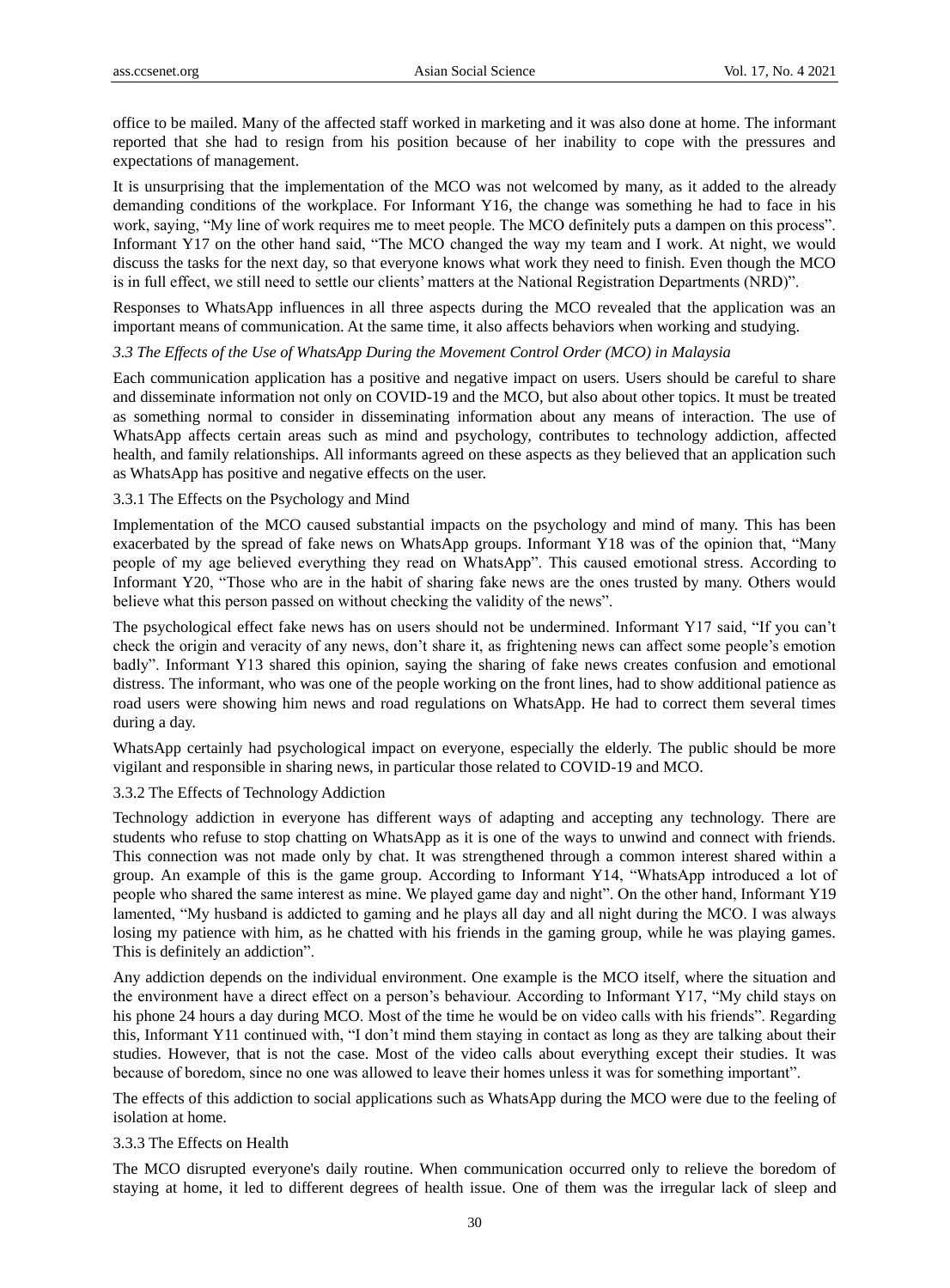tension in the muscles around the hands after holding on a device for a long period of time. Informant Y18 said, "My sleep pattern was not synced during the MCO. My friends in one of the WhatsApp groups were still chatting at 3 in the morning". Informant Y14 shared his experience as a student, "Usually, students would have their own WhatsApp group. We talked a lot. Teachers gave a lot of homework during the MCO and we would do them at 2 or 3 in the morning. It was normal for us, but the lack of sleep did give me headaches in the morning when my parents woke me up".

Uncontrolled use of WhatsApp is not good for anyone, especially students. They fall into the category of users who tend to go overboard when doing something without any regard to their own health and well-being. Parents play an important role in advising these students to make sure that these behaviors are not becoming a habit. Taking care of their health is of the utmost importance during the MCO, as it should not belong to the category of those at greater risk of being infected with COVID-19.

3.3.4 The Effects on Family Relationships

The technology can create a bridge or gap in a family. Not everyone is eager to join the family WhatsApp group as this is considered as tedious. According to Informant Y18, "The young generation of today does not communicate with their extended family member and older relatives much. The technology has changed them". This was agreed by Informant Y12 who stated that WhatsApp offered the tools to create more groups, such as that populated by family members. However, millennials would have left these groups as they were not very interested in meeting extended family members. There were many who refused to come home for the celebration of Hari Raya. Today's teens like being on social networks and talk to friends more than they would with their families.

Su & Zakiah (2014) said communication is important in any family. Today's technology has changed the behavior of many teenagers, where they communicate with their family members and friends through WhatsApp. It should not be used as a reason why teenagers do not want to socialise with family members.

# **4. Framework of Result**

The functions, influences and effects of the use of WhatsApp during the MCO have clearly demonstrated that users today depend greatly on the application for fast communication and its ability to facilitate work and study. Ariffin & Idris (2018) explained that WhatsApp has been recognized as a very useful means of communication not only for students but also for professionals and the general public. However, users must understand the limitation of each communication application. They are encouraged to learn about the impacts and risks of using any social media platform. Everyone should be ethical. Based on the 3 main focus of this research into WhatsApp use during the MCO in Malaysia, a framework of results has been developed to clearly illustrate this research.

Five functions have been explored for the WhatsApp usage function: Information Dissemination, Information Sharing, Learning Facilitation, Communication With Others; and Maintaining Close Relationships. With respect to the influence of the use of WhatsApp, three main influences have been explored, which are The Influence On The User's Behavior, The Influence On Academic Performance; and The Influence On Working Environment. On the other hand, four effects of using WhatsApp were explored, which were The Effects On The Psychology And Mind, The Effects Of Technology Addiction, The Effects On Health; and The Effects On Family Relationships. The framework for the findings of this study can be interpreted as follows:

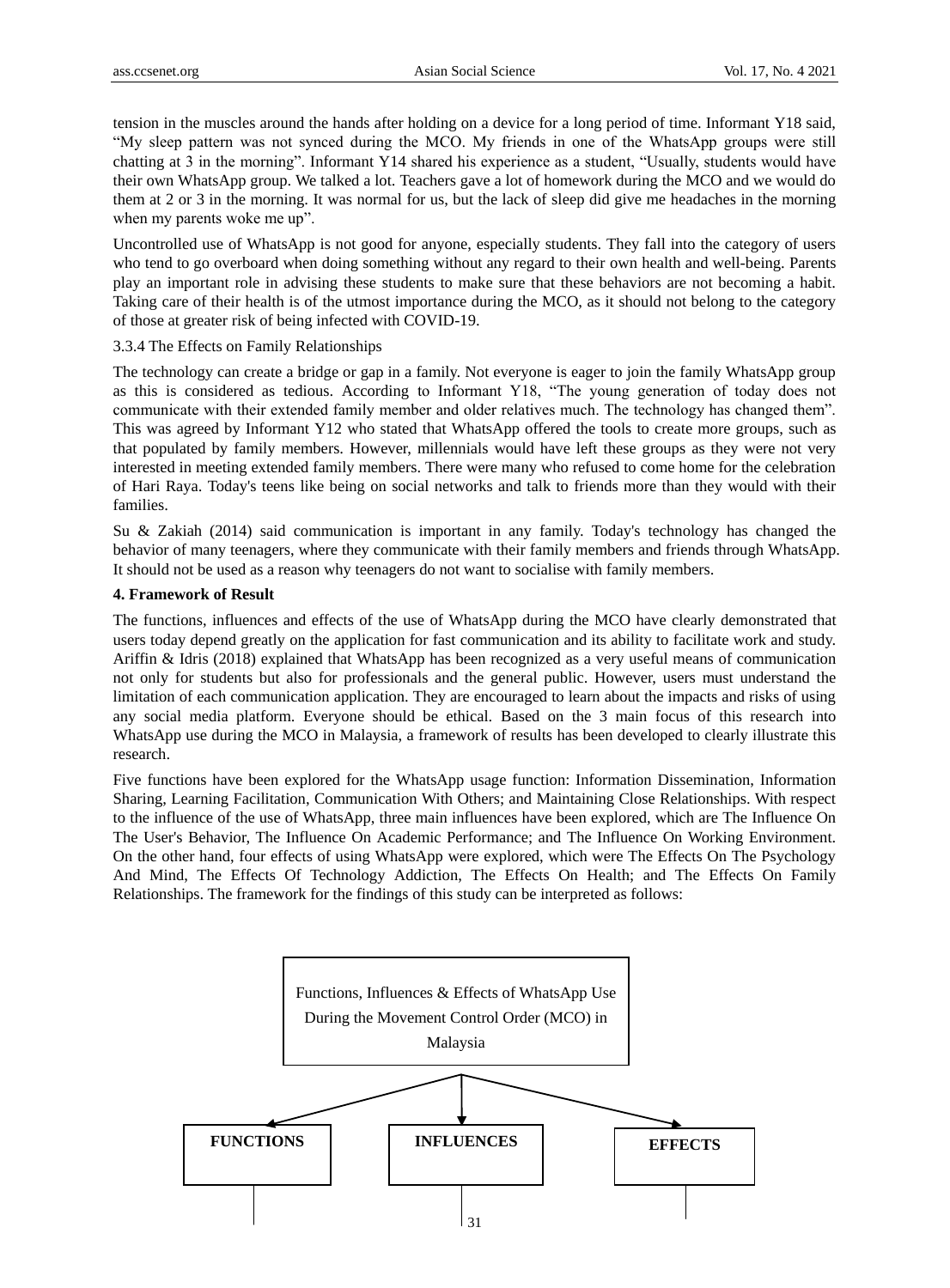

Figure 1. Functions, Influences & Effects of WhatsApp Use During the Movement Control Order (MCO) in Malaysia

# **5. Conclusion**

Based on the results of this study, it can be concluded that WhatsApp has played an important role in Malaysia since the implementation of the MCO on March 18, 2020. The application was used by Malaysians to get information and stay connected with each other. This application had a number of functions in relation to relationships. It also had influence on the psychology of the user. This research also revealed that WhatsApp had both positive and negative impact on users. However, this has mostly been determined by the users themselves. They should refrain from spreading unverified news, especially during the MCO as this would adversely affect the elderly. Like any other social networking platform, WhatsApp had its strength and weakness. WhatsApp users must exercise control so that the use does not bring any negative aspects.

This study recommends that the government implement a stricter measure by creating a WhatsApp line that users can use to report any fake news. According to Muhamad (2020), the Health director-general, Datuk Dr Noor Hisham had remarked how the fight against COVID-19 was done at the same time as the war against fake news. In fact, the Health director-general felt that the spread of unfounded news was much faster than the virus in question. He also acknowledged how worrying this situation was. Public awareness of the dangers of fake news is still low and that was why he stressed the importance of educating the public at the beginning of the MCO. With early education on these issues, the public could adapt more quickly to the new norm. Preventing fake news on WhatsApp should not be based solely on government efforts. The public has a role to play in monitoring the information presented.

During the MCO, many individuals were arrested and accused of spreading fake news. This serves as a warning to others to think before they transmit any information they receive. The government's efforts to prevent the spread of fake news are commendable. However, to make people understand the dangers of fake news, a more stringent and drastic measure must be taken. WhatsApp as a fast communication medium is suitable for transmitting any government information, in particular regarding COVID-19 and MCO. However, the proliferation of fake news on WhatsApp is making people doubtful of the trustworthiness of any information on this application. It would be much better for the application and users if everyone is more responsible and careful when sharing any piece of information.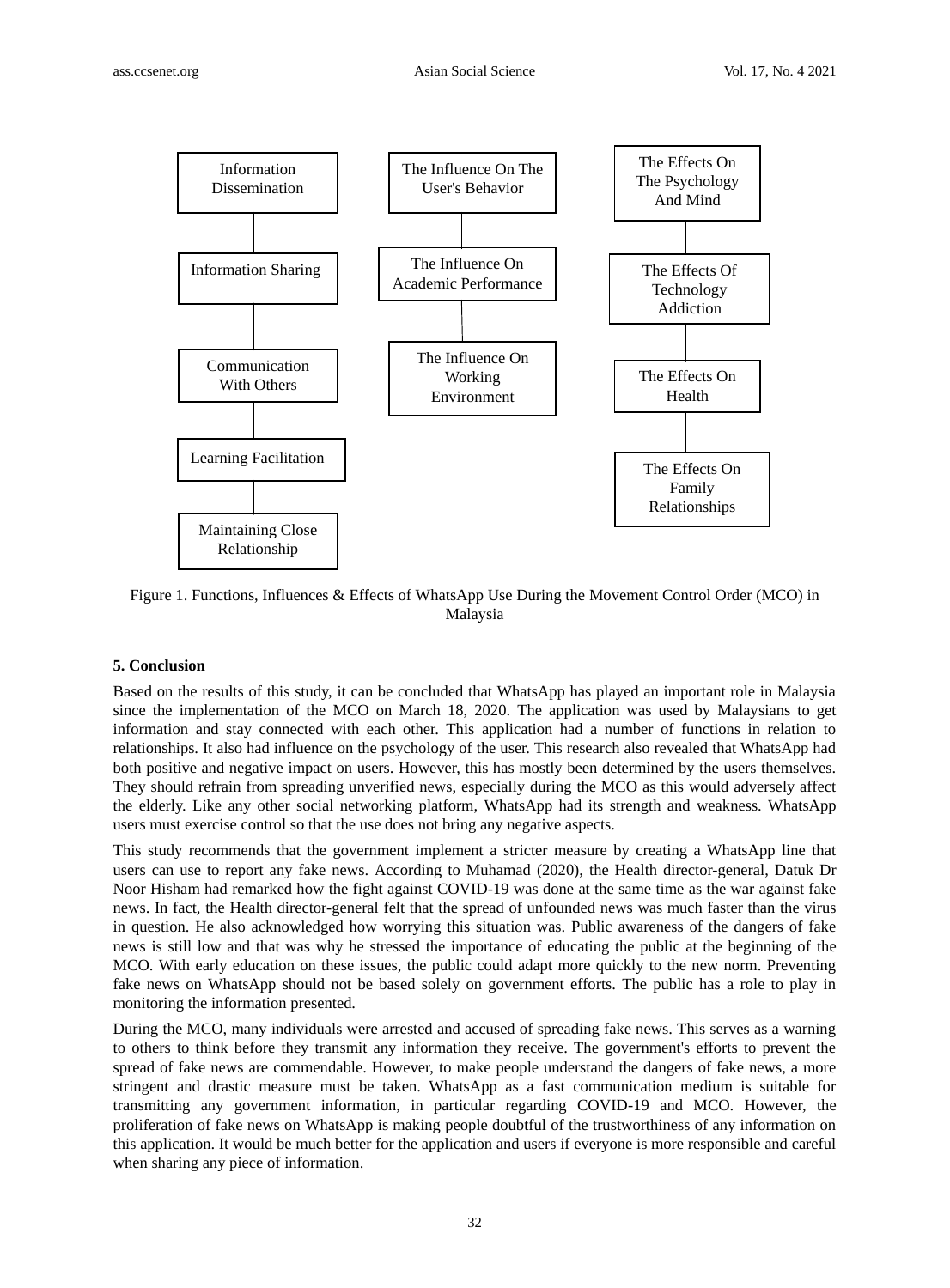#### **Acknowledgments**

This paper is supported by the Faculty of Film, Theatre and Animation and Geran GIP (600-IRMI 5/3/GIP (011/2019)) granted by Universiti Teknologi MARA (UiTM), Malaysia.

## **References**

- Ariffin, N., & Idris, B. (2018). WhatsApp addiction affecting students at Politeknik Sultan Mizan Zainal Abidin. *Jurnal Kaunseling dan Pendidikan*, *6*(3), 107-120. https://doi.org/10.29210/127900
- BERNAMA. (2020, April 11). Banteras Berita Palsu Semasa COVID-19, PKP. *Berita Harian Online*. Retrieved April 8, 8, 2020 from <https://www.bharian.com.my/berita/nasional/2020/04/676069/banteras-berita-palsu-semasa-covid-19-pkp>
- BERNAMA. (2017, September 12). Rakyat Malaysia Pengguna Aplikasi WhatsApp Terbanyak Dunia. *Astro Awani.* Retrieved May 1, 2020 from [http://www.astroawani.com/gaya-hidup/rakyat-malaysia-pengguna-aplikasi-WhatsApp-terbanyak-dunia-sall](http://www.astroawani.com/gaya-hidup/rakyat-malaysia-pengguna-aplikasi-whatsapp-terbanyak-dunia-salleh-154981) [eh-154981](http://www.astroawani.com/gaya-hidup/rakyat-malaysia-pengguna-aplikasi-whatsapp-terbanyak-dunia-salleh-154981)
- Blaszkiewicz, K., Sariyska, R., Montag, C., Lanchmann, B., Andone, I., Trendafilov, B., Eibes, M., & Markowetz, A. (2015). Smartphone usage in the 21st century: Who is active on WhatsApp? *BMC research notes*, *8*(1), 331. https://doi.org/10.1186/s13104-015-1280-z
- Bunyan, J. (2020, March 16). Malaysia Under Movement Control Order from Wed Until March 31, All Shops Closed Except For Essential Services. *Malaymail.* Retrieved May 11, 2020, from [https://www.malaymail.com/news/malaysia/2020/03/16/pm-malaysia-in-lockdown-from-wed-until-march-3](https://www.malaymail.com/news/malaysia/2020/03/16/pm-malaysia-in-lockdown-from-wed-until-march-31-all-shops-closed-except-for/1847204) [1-all-shops-closed-except-for/1847204](https://www.malaymail.com/news/malaysia/2020/03/16/pm-malaysia-in-lockdown-from-wed-until-march-31-all-shops-closed-except-for/1847204)
- Christensen, J., & Senthilingan, M. (2020). *Coronavirus Explained: What You Need To Know.* Retrieved April 29, 2020, from<https://edition.cnn.com/2020/01/20/health/what-is-coronavirus-explained/index.html>
- Church, K., & Oliveira, R. (2013). What's up with WhatsApp? Comparing mobile instant messaging behaviours with traditional SMS. In *Proceedings of the 15th international conference on Human-computer interaction with mobile devices and services* (pp. 352-361). https://doi.org/10.1145/2493190.2493225
- Farooq, G. (2018). Politics of fake news: How WhatsApp became a potent propaganda tool in India. *Media Watch*, *9*(1), 106-117. https://doi.org/10.15655/mw/2018/v9i1/49279
- Gelles, D., & Goel, V. (2014, February 19). Facebook enters \$16 billion deal for WhatsApp. *The New York Times*. Retrieved May 12, 2020 from https://dealbook.nytimes.com/2014/02/19/facebook-to-buy-messaging-start-up/
- Halid, S. (2020, April 20). COVID-19: Mesej Palsu Ganggu Psikologi Warga Emas. *Berita Harian Online*. Retrieved April 9, 2020 from [https://www.bharian.com.my/berita/nasional/2020/04/679470/covid-19-mesej-palsu-ganggu-psikologi-warg](https://www.bharian.com.my/berita/nasional/2020/04/679470/covid-19-mesej-palsu-ganggu-psikologi-warga-emas) [a-emas](https://www.bharian.com.my/berita/nasional/2020/04/679470/covid-19-mesej-palsu-ganggu-psikologi-warga-emas)
- Khalid, F., Daud, Y., & Karim, A. (2015). Pemilihan Aplikasi Teknologi sebagai Medium Perkongsian Maklumat oleh Pelajar Siswazah Universiti. In *ASEAN Comparative Education Research Network Conference* (pp. 2011-2027).
- Muhamad, H. (2020, June 11). Berita Palsu Lebih Cepat Tersebar Berbanding Virus COVID-19-Dr Noor Hisham. *Astro Awani Online*. Retrieved June 11, 2020 from [http://www.astroawani.com/berita-malaysia/berita-palsu-lebih-cepat-tersebar-berbanding-virus-covid-19-dr](http://www.astroawani.com/berita-malaysia/berita-palsu-lebih-cepat-tersebar-berbanding-virus-covid-19-dr-noor-hisham-246713)[noor-hisham-246713](http://www.astroawani.com/berita-malaysia/berita-palsu-lebih-cepat-tersebar-berbanding-virus-covid-19-dr-noor-hisham-246713)
- Raihan, A., & Nordin, M. N. (2019). Kajian keberkesanan aplikasi WhatsApp sebagai medium dakwah dalam kalangan remaja. *Jurnal Ulwan*, *4*(1), 67-85.
- Salleh, M., Ekhwan, Z., & Salman, A. (2019). Mudah guna dan manfaat aplikasi WhatsApp terhadap hubungan antara peribadi masyarakat dan polis. *Jurnal Komunikasi: Malaysian Journal of Communication*, *35*(4), 135-154. https://doi.org/10.17576/JKMJC-2019-3504-09
- Sousa, H., Messias, J., Resende, G., Melo, P., Vasconcelos, M., Almeida, J., & Benevenuto, F. (2019). (Mis) Information Dissemination in WhatsApp: Gathering, Analyzing and Countermeasures. In *The World Wide Web Conference* (pp. 818-828).
- Su, C., & Zakiah, N. (2014). Persepsi dan penggunaan media sosial dari perspektif ibu bapa: Satu analisis